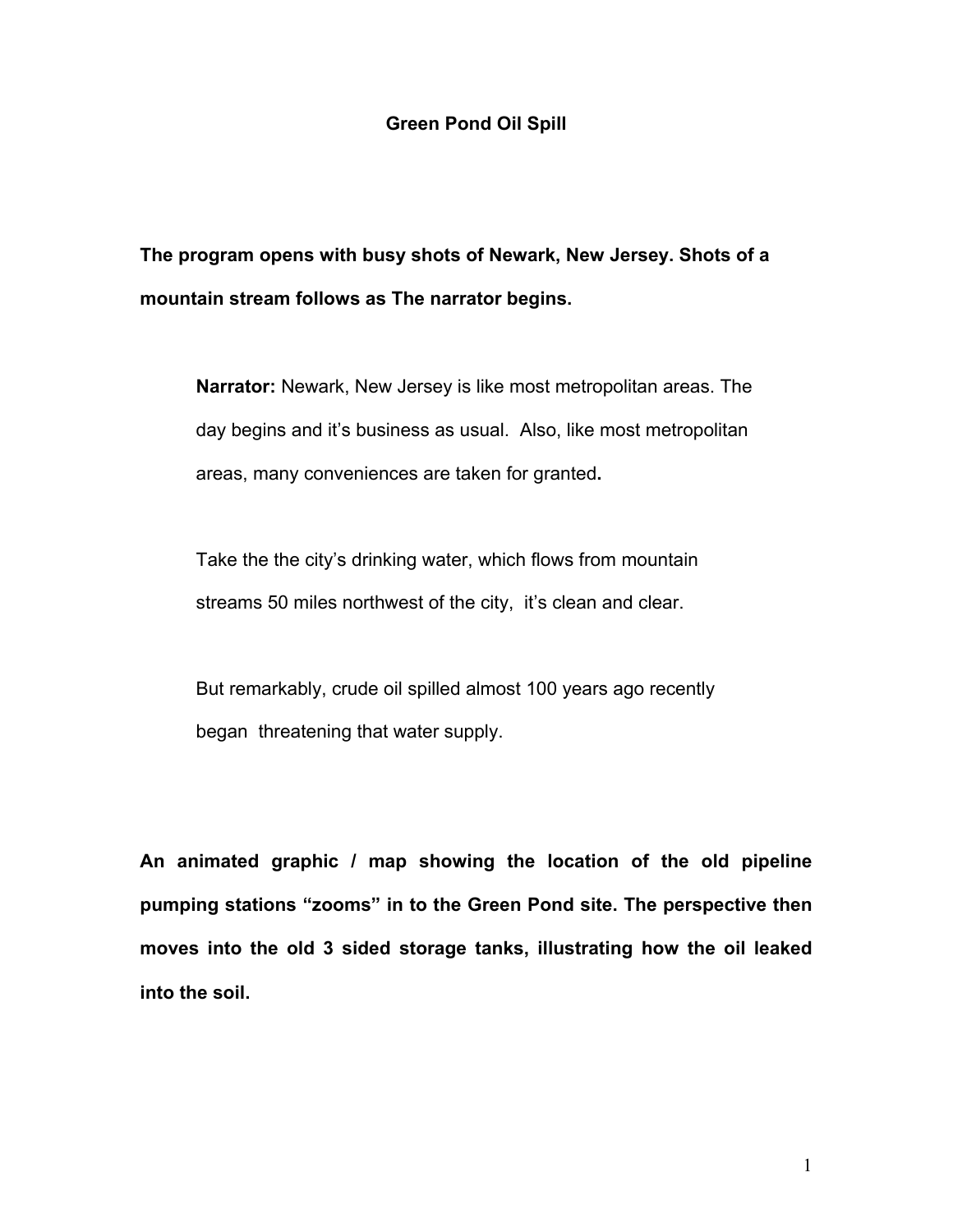**Narrator:** The story goes like this. Back in 1881 the first major oil pipline in the nation was built from Olean New York to Bayone New Jersey. Every 28 miles along the 315 mile pipeline, pumping stations were erected to help maintain optimum pressure in the pipeline.

The Newfoundland, New Jersey pumping station was conveniently situated between a rail line and the Pequannock River. And like the other pumping stations along the line, the Newfoundland station utilized a number of large, 3 sided bottomless oil tanks as part of its reinjection system.

Over time oil from these bottomless tanks seeped into the underlying soils along with oil that was ocasionally spilled from the pipeline.

**The animation ends and Mike Solecki, an On Scene Coordinator (OSC) for the US EPA is introduced and comments on the tanks.** 

**Mike:** They uh, actually did not have bottoms, they used the, the existing soil. They would compress the soil around and, and they would put a confining layer of water on the bottom of the tank and then they would float the oil on the water.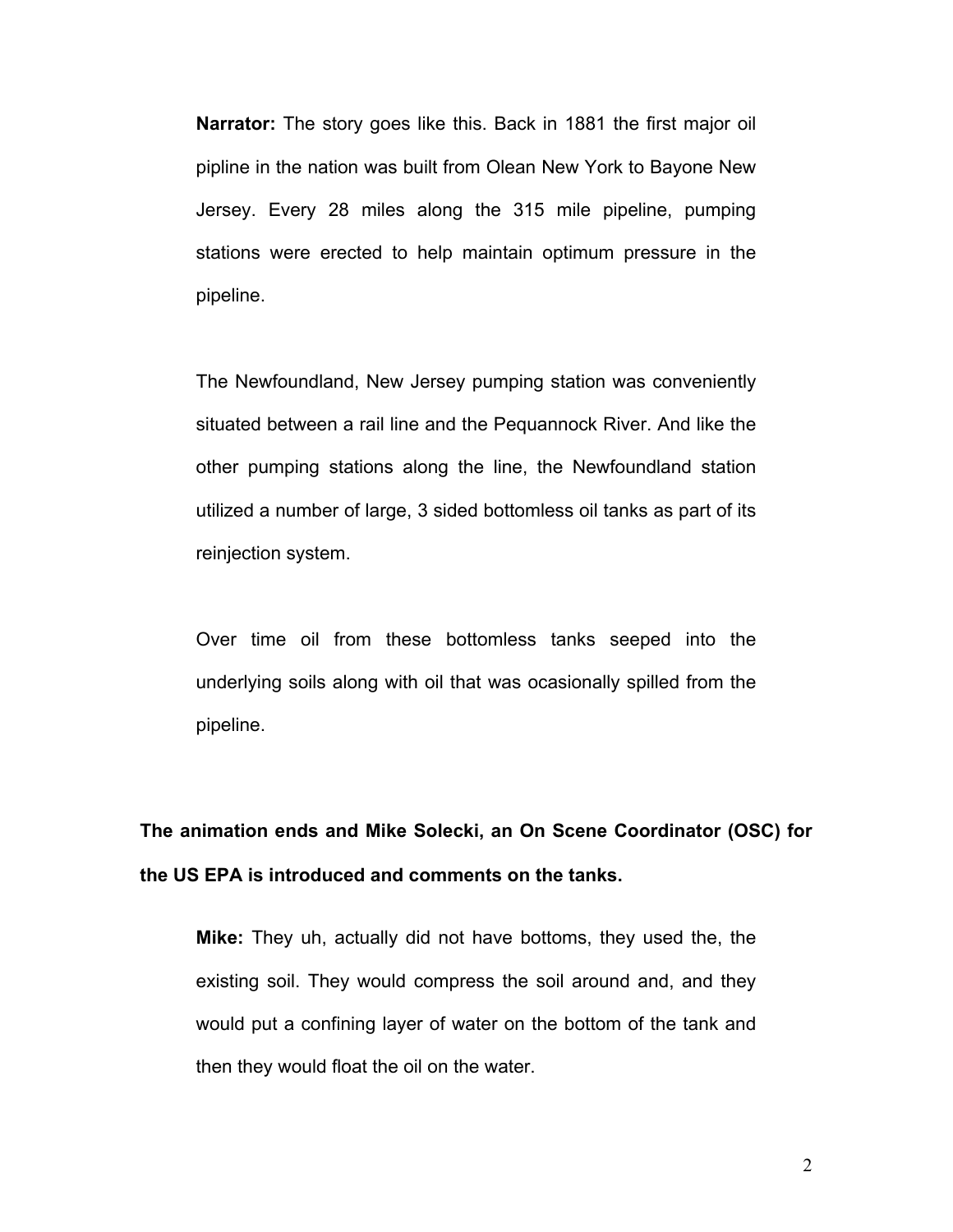**Mike: (cont.)**And uh, kind of a crazy way to do it, but uh, they uh, youíve got to remember the state of mind back in the 1800s was, "Well we pulled the oil out of the ground what's wrong with putting it back in the ground?"

**Shots of the Charlottesburg Resevoir are screened as the narrator and Mike Solecki continue to detail the chain of events.** 

**Narrator:** Flash ahead 100 years. The Pequannock River is now dammed to form Newarkís Charlottesburg Resevoir. The pipeline and pumping station are just an 80 year old memory. But one thing still remains, over 120, 000 gallons of crude oil.

The problem literally surfaced with a change in the weather in the winter of 1998.

**Mike:** What happened was we had so much rain instead of snow, it raised the groundwater to the point where the, the head pressure of the water was able to break through whatever confining layers were down in the subsurface and cause the oil to flow out into the river.

**Shots of the EPA team working at the site are shown as the narrator and Terrence Johnson of REAC explain the recovery plan.**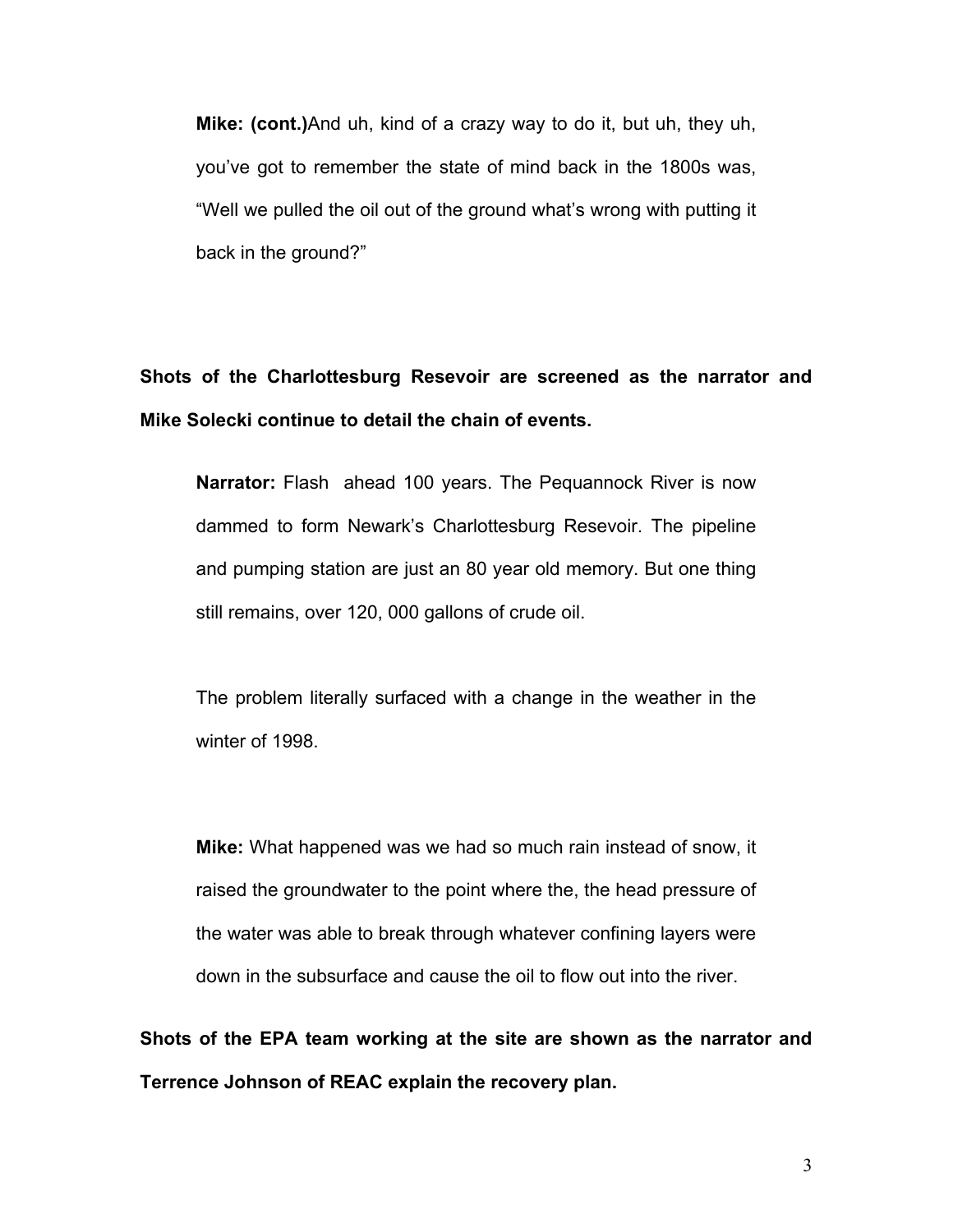**Narrator:** After hydrogeologic and geophysical investigations confirmed the size of the plume and groundwater flow conditions, a recovery plan was formulated to intercept the flow of oil into the Pequannock River.

**Terrence**: The idea of recovering product here is to reduce the product thicknesses in the subsurface formation to an extent where it does not pose a threat for release to the stream, to, to the Pequannock River which, which adjoins the site. So the idea is to reduce the product thicknesses so that the plume is no longer mobile.

We put in an active product recovery system with groundwater injection to clean the site up.

**Technical Annimation of how the recovery system works is screened as Terrence contiunues.**

**Terrence**: This consists of uh, water and an oil pump on the same vertical shaft, with the water pump being the lower of the two pumps. The water pump recovers water, creates a cone of depression, and increases the hydraulic gradient towards the well. **Terrence: (cont.)**Product flows into the cone of depression at an increased rate due to the increased hydraulic gradient.

4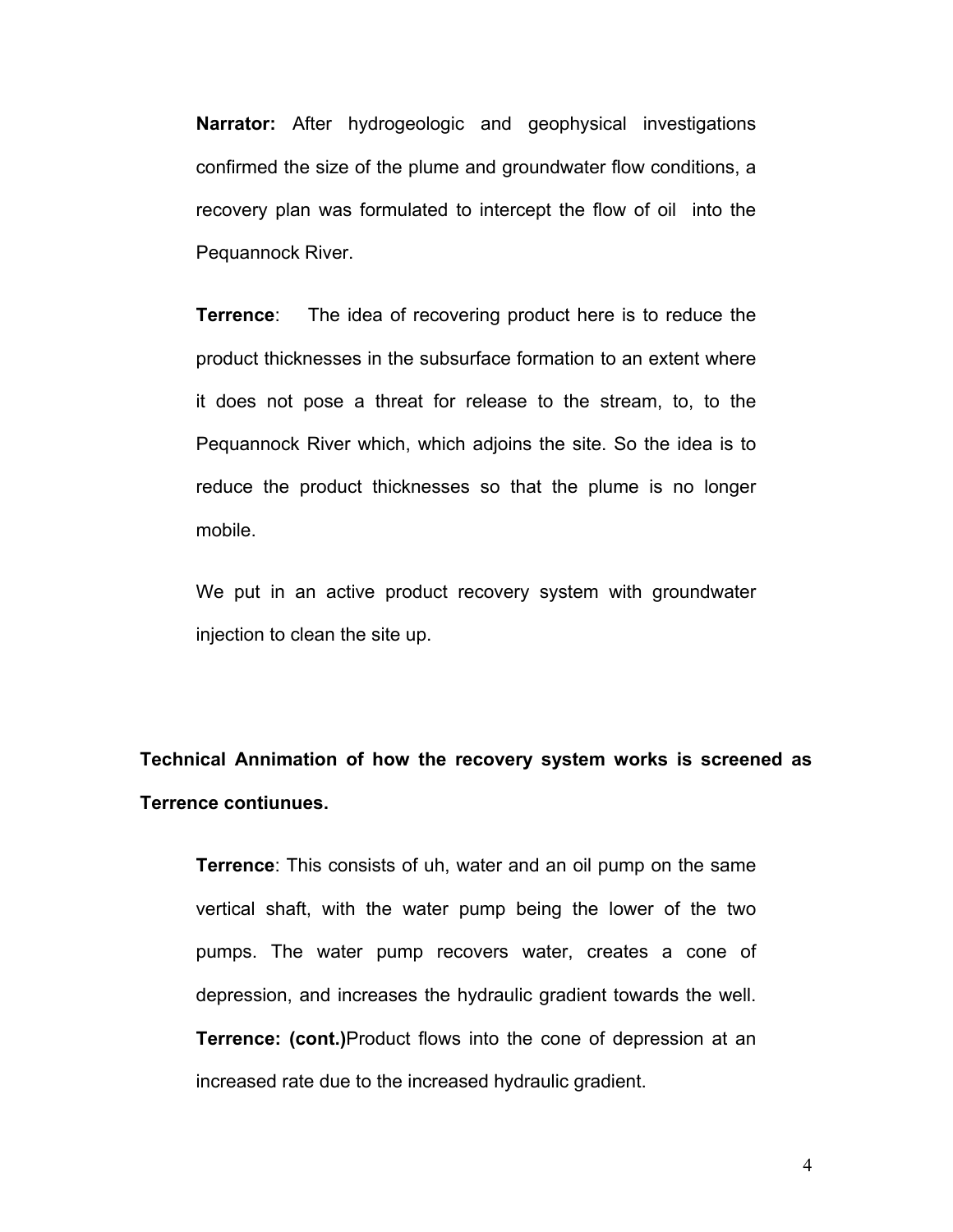The oil pump then recovers the oil that's in the, in the cone of depression and as the reservoir that in the, in the system is filled, the sensor picks that up and pumps the product above ground to a holding tank.

**The Annimation ends and more shots of the team working the site are shown, along with shots of the surrounding area including the railroad station, the old cemetary, and the Pequannock River.** 

**Narrator:** Estimates put the recoverable volume of oil at 40 to 50,000 gallons. Any residual product that remains will be relatively immobile, and won't pose a threat to the watershed or the land surrounding the site, which has additional historical and environmental significance.

**Mike:** The railroad that runs through here is the New York Susquehanna and Western. Uh, it was one of the original, one of the original rail lines uh, in North Jersey.

The Newfoundland Station is only a, a couple hundred feet from here, which is also on the historic registry for, landmarks under the railroad uh, preservation societies.

**Mike: (cont.)** Also there's was an old family cemetery that was here that became a part of the  $25<sup>th</sup>$  New Jersey Infantry burial

5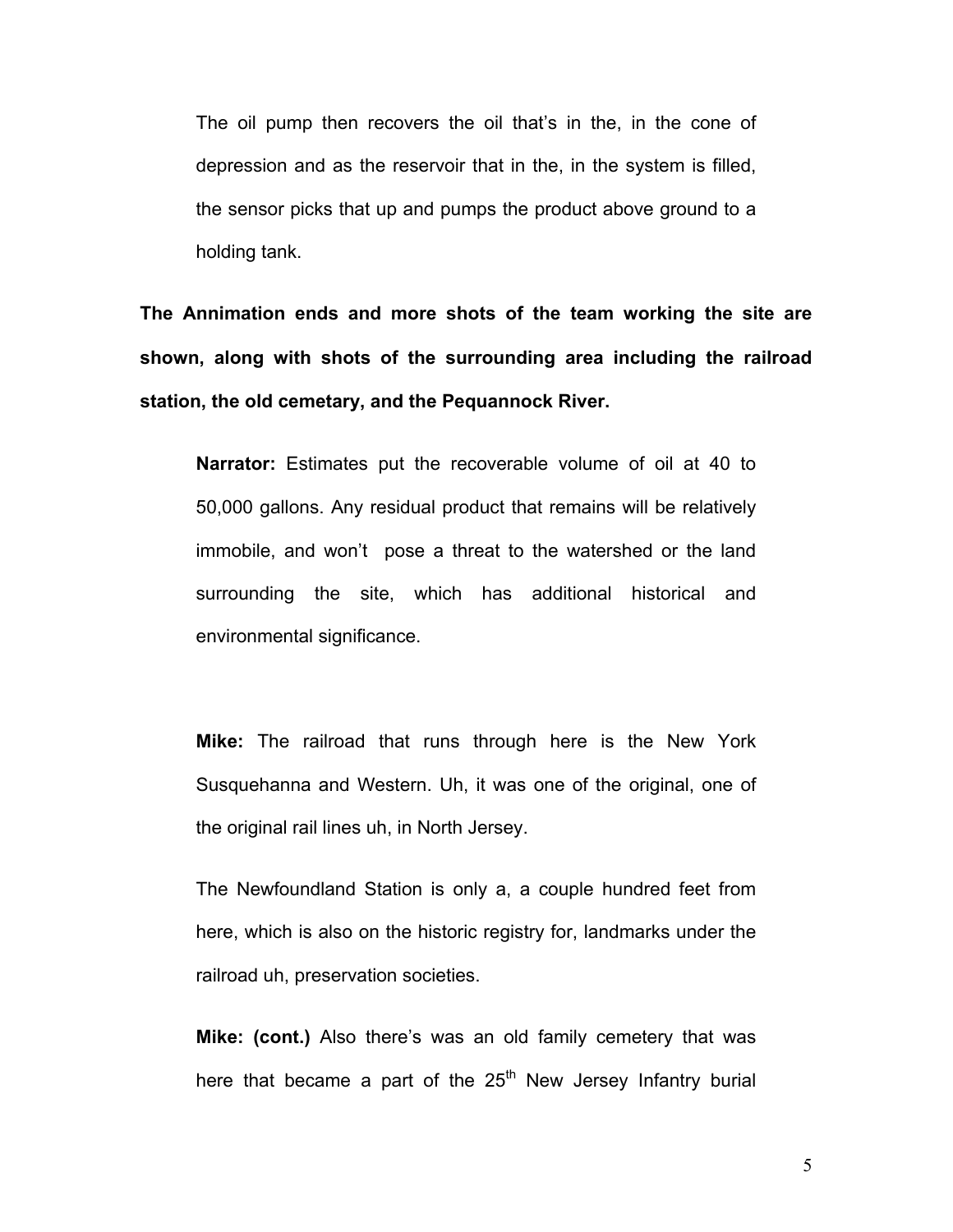grounds uh, which is only a 20 or 30 feet from the outskirts of our oil, um, There's actually graves marked back there from the early 1700s through the Revolutionary War up until World War I, So we have that.

**Narattor:** Clean, clear water is also required to support The Pequannock River's native trout population, which is one of the only remaining natural trout fisheries left in the state.

For all these reasons and the continued supply of clean water to Newark, the team has plans to ramp up the recovery rates and shorten the time needed to immobilize the plume.

**Terrence**: We're, we're in the process of upgrading the system right now. Currently, we have one well pumping, operating as a pilot system. We've analyzed that data and realized that we need 2 to 3 wells operating at the same time to efficiently recover product and at the same time bring the plume under hydraulic control.